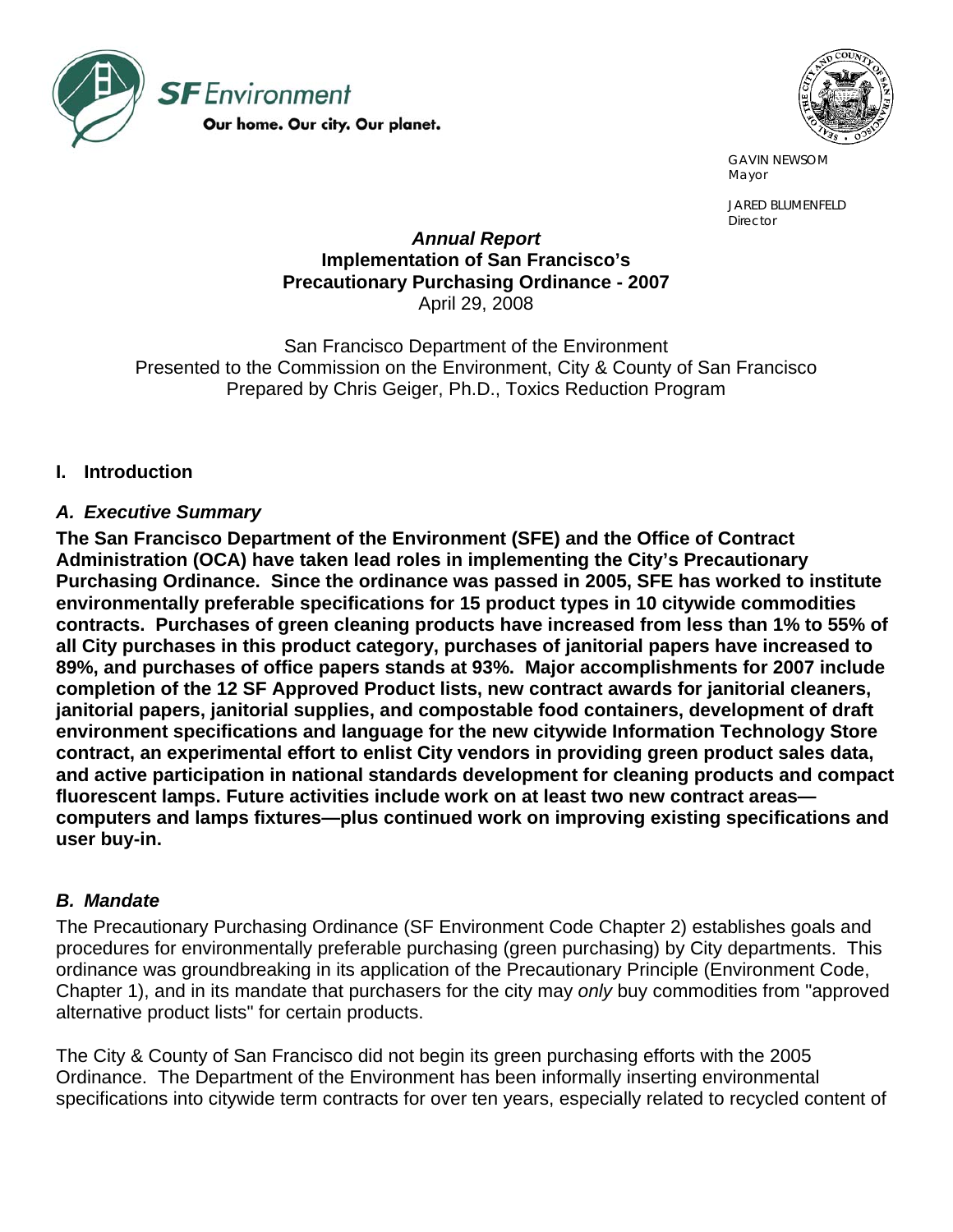products. The 2005 Ordinance succeeded the Environmentally Preferable Purchasing Ordinance (passed in 1999), which established an ambitious, three-year pilot program in the City. The pilot program researched chemical products purchased by the City, prioritized the products based on potential environmental or health risks and sales volume, identified alternative products, and field tested the alternative products with City staff. It concluded that environmentally preferable products were available for 13 of the 14 product types identified, that 83% of preferable products tested met the majority of City staff performance requirements, and that a citywide green purchasing program was feasible.

The 2005 Ordinance mandates an annual review and report on its implementation not later than 24 months after the effective date of the ordinance (July 17, 2005), with annual reports thereafter in February. This report is submitted in fulfillment of that requirement.

Specifically, Section 203(g) requires:

- (i) an evaluation of the progress in meeting the goals in Section 201;
- (ii) the status and effectiveness of current efforts by City departments to implement this Chapter and additional specific actions, including legislation, needed to effectively implement this Chapter;
- (iii) a summary of the annual reports submitted by City departments pursuant to section 205(b) and a list of waivers granted by the Purchaser during the previous period organized by department.
- (iv) an update on the extent and efficacy of training programs for users and purchasers of Targeted Products;
- (v) a workplan for the next reporting period with specific goals, actions and timelines necessary to implement this Chapter; and
- (vi) The annual report required by this section shall include a recommendation by the Director, after consultation with City Departments and the public, on how to expand this Chapter to City contractors.

#### *C. Report Scope*

In its description of program activities, this report covers the calendar year 2007. However, since the first report required under the ordinance was presented in July, 2007, we have avoided duplicating that effort here, and given web links for reference instead. The July, 2007 report can be found at: <http://www.sfenvironment.org/downloads/library/pporeviewjuly0507.pdf>

#### **II. Activities and Accomplishments, 2007**

The Green Purchasing Program currently covers 15 product types in 11 Citywide commodities contracts. Out of the ten "[targeted product categories"](http://www.sfenvironment.org/our_programs/interests.html?ssi=9&ti=22&ii=110) identified in 2006, SFE has worked on six. We currently maintain 11 "SF Approved" product lists. Some of these lists consist of simple purchasing criteria instead of specific products. Detailed summaries of the contracts were presented in the July, 2007 report, and may be found at:

<http://www.sfenvironment.org/downloads/library/pporeviewjuly0507.pdf>

Four SFE Toxics Reduction and Zero Waste Program staff currently work on green purchasingrelated activities on a regular basis. SFE staff from other programs are also consulted from time to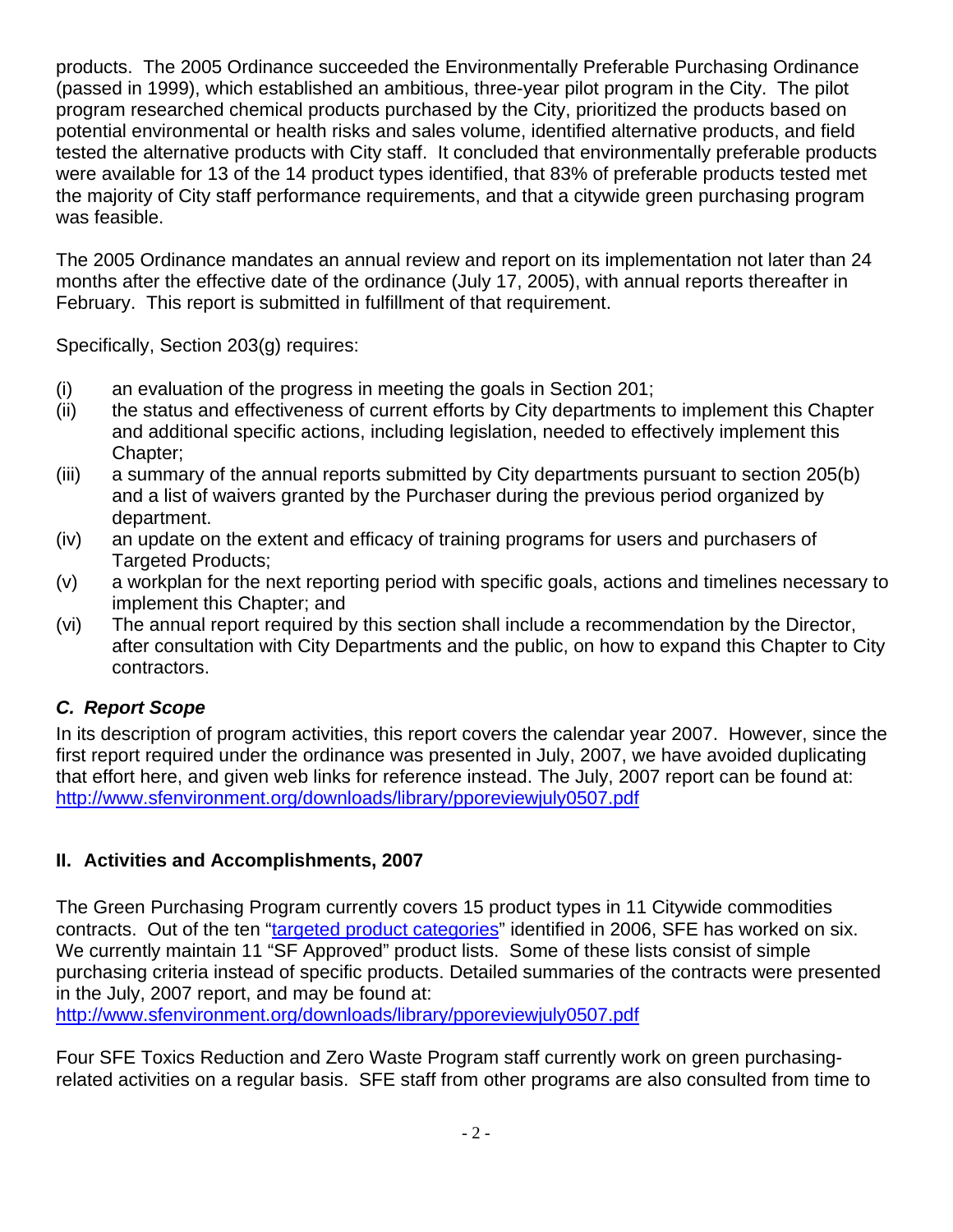time. The total SFE time commitment to green purchasing activities currently totals to approximately 1.5 staff positions. At this level of staffing, the program has been unable to address many priority product categories, and outreach about the program has been limited. The establishment of a new green purchasing position at OCA—expected by Fall, 2008—is therefore expected to greatly benefit the program.

| <b>Product area</b>            | On SF      | SF              |  |  |
|--------------------------------|------------|-----------------|--|--|
|                                | contract?  | <b>Approved</b> |  |  |
|                                |            | List?           |  |  |
| Arsenic-treated wood           | <b>YES</b> | <b>YES</b>      |  |  |
| <b>Batteries</b>               | YES        | <b>YES</b>      |  |  |
| <b>Biodiesel fuels</b>         | YES        | <b>YES</b>      |  |  |
| Computer equipment             | <b>NO</b>  | <b>YES</b>      |  |  |
| Disposable food service ware   | <b>YES</b> | <b>YES</b>      |  |  |
| Food                           | NO.        | NΟ              |  |  |
| Janitorial cleaning products   | YES        | YES             |  |  |
| Janitorial papers              | YES        | YES             |  |  |
| Janitorial supplies            | YES        | YES             |  |  |
| Lamps and ballasts             | YES        | YES             |  |  |
| Multifunction printing devices | YES        | <b>YES</b>      |  |  |
| Office papers                  | <b>YES</b> | <b>YES</b>      |  |  |
| Office supplies                | <b>YES</b> | YES             |  |  |
| <b>Pesticides</b>              | <b>NO</b>  | YES             |  |  |
| Toner cartridges for laser     | <b>NO</b>  | NΟ              |  |  |
| printers                       |            |                 |  |  |

| Table 1. | Summary of product categories being addressed by the San Francisco |
|----------|--------------------------------------------------------------------|
|          | <b>Green Purchasing Program</b>                                    |

**Major accomplishments for 2007 include the following:** 

- **Completion of the first 6 SF Approved Product lists in July 2007. (As of April, 2008, the total increased to 15 lists.)**
- **Contract awards for janitorial cleaners, janitorial papers, janitorial supplies, and compostable food containers**
- **Development of draft environment specifications and language for the new citywide Information Technology Store contract – one of the largest city contracts.**
- **Passage of a green purchasing policy by the Committee on Information Technology (COIT), which oversees all technology strategy and purchasing for San Francisco.**
- **Series of green cleaning trainings for custodians and custodial supervisors**
- **Revision and adoption of the 2008 SF Approved Pesticide list (Reduced-Risk Pesticide List)**
- **Development of templates and systems for collecting green product sales data from city vendors**
- **Experimental effort to enlist City vendors in providing green product sales data**
- **Background research on the feasibility of increasing the required recycled content of office papers**
- **Development of new lamp fixtures specifications to be included in 2008 Electrical Materials contract**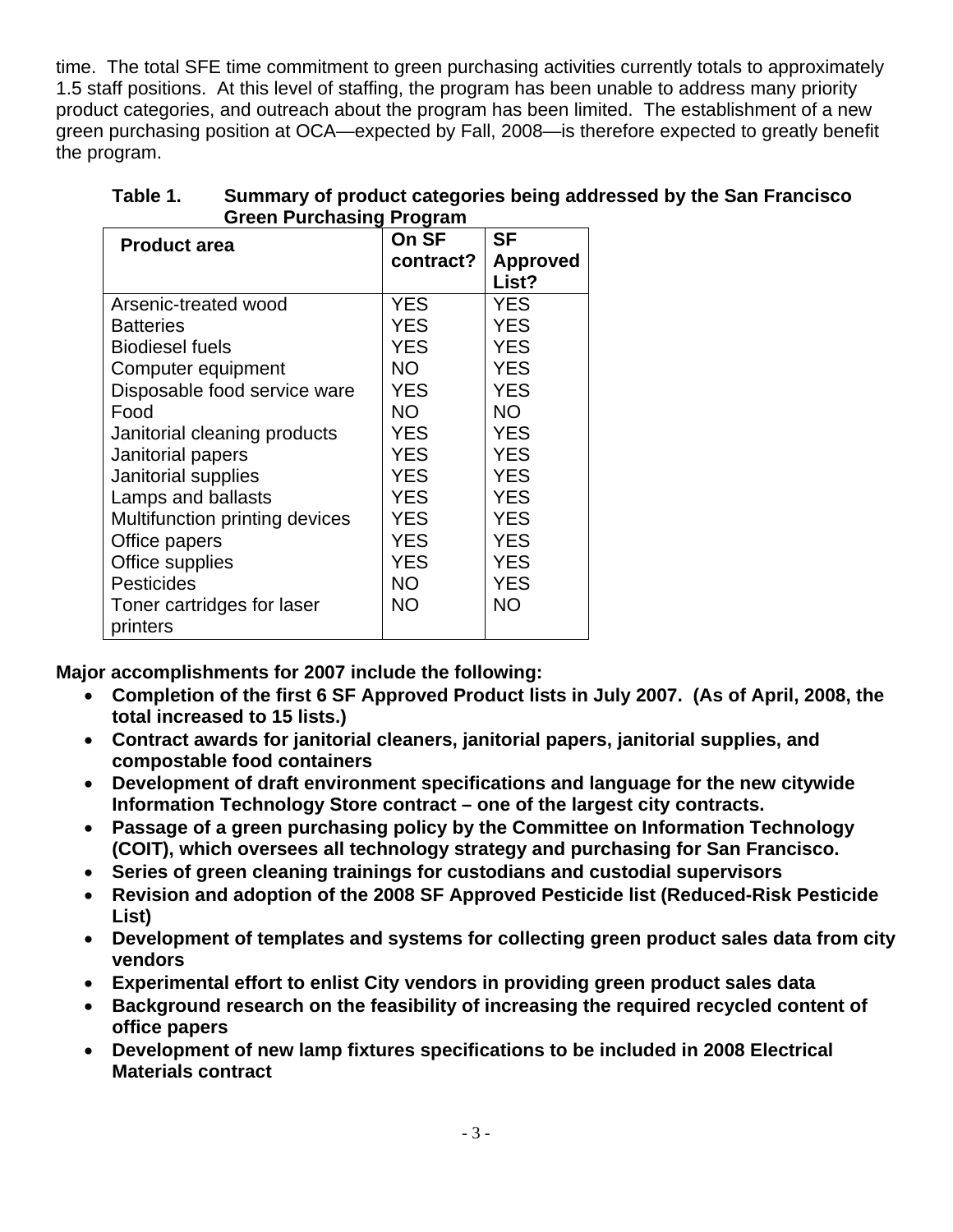- **Active participation in national standards development for cleaning products and compact fluorescent lamps**
- **Revision of the SF Approved Green Purchasing webpage and other outreach materials**

A breakdown of specific activities and accomplishments for San Francisco's Green Purchasing Program is provided in **Table 2**, including categories of products covered, values of goods purchased, approximate percentages of total purchases that were SF Approved products, trainings organized, and purchasing trends. Additional explanations of program activities are provided below.

*Janitorial Products Activities:* Training programs on green cleaning products were begun in the Fall of 2007, with 11 trainings covering 262 City personnel in three major departments. These trainings are necessary not only to get the word out about the City's new products, but also to teach custodial staff what to expect from the new products, which sometimes require a modification of their practices. The trainings also emphasized methods for reducing the use of the more hazardous cleaning chemicals, for example, by refraining from using disinfectants as general purpose cleaners, or by using microfiber mops. These training programs are being further extended in 2008. Under funding from the San Francisco Asthma Task Force, SFE organized a learning session in February, 2007 on how to develop a standard for asthma-causing chemicals. As part of this cooperative effort, consultants also participated in a review of cleaning products used by the San Francisco Unified School District, and assisted in setting up a pilot project to test safer hard floor care systems.

*Computer/Information Technology (IT) Contract Development:* SFE staff presented at multiple meetings of the Committee on Information Technology (COIT) and developed language for green IT purchasing, which was eventually adopted as policy by COIT. In collaboration with OCA, SFE staff also participated in a series of meeting with computer manufacturers and computer end users, resulting in a set of draft environmental purchasing criteria for IT equipment. These criteria are being systematically reviewed with City staff and gradually incorporated as SF Approved lists.

*National Standards Development:* San Francisco staff participated in the development of several national green purchasing standards, including the revised Energy Star Compact Fluorescent Lamp standard, the revised Green Seal GS-37 standard for institutional cleaning products, and the revised Green Seal GS-8 standard for household cleaning products. In addition, SFE is a founding member and steering committee member of the Responsible Purchasing Network (RPN), a nonprofit organization dedicated to leveraging green purchasing resources [\(www.responsiblepurchasing.org](http://www.responsiblepurchasing.org/)).

*Reporting of Product Sales:* The purchasing system (ADPICS) currently used by the City is not well adapted for tracking purchases of specific products or categories of products, and therefore was not helpful in documenting progress in green purchasing. SFE staff determined that the most promising approach for tracking green product sales is through the use of vendor sales reports, which cover multiple departments' purchases. Strict contract language requiring detailed quarterly sales reports was therefore included with several of the newer contracts. As an experiment, SFE staff met with all the vendors awarded contracts under the janitorial cleaners (#83436) and janitorial papers (#83021) contracts in July, 2007, to solicit their cooperation. The vendors agreed to provide sales data on all purchases to the City, not just those covered by citywide term contracts. SFE followed up by creating computerized data reporting templates and by problem-solving with the vendors. A similar system was also established for vendors participating in the City's Lamps & Ballasts contract (#77405). In this case, the vendors were enlisted to help identify which product offerings meet SF standards, due to the very large number of products involved.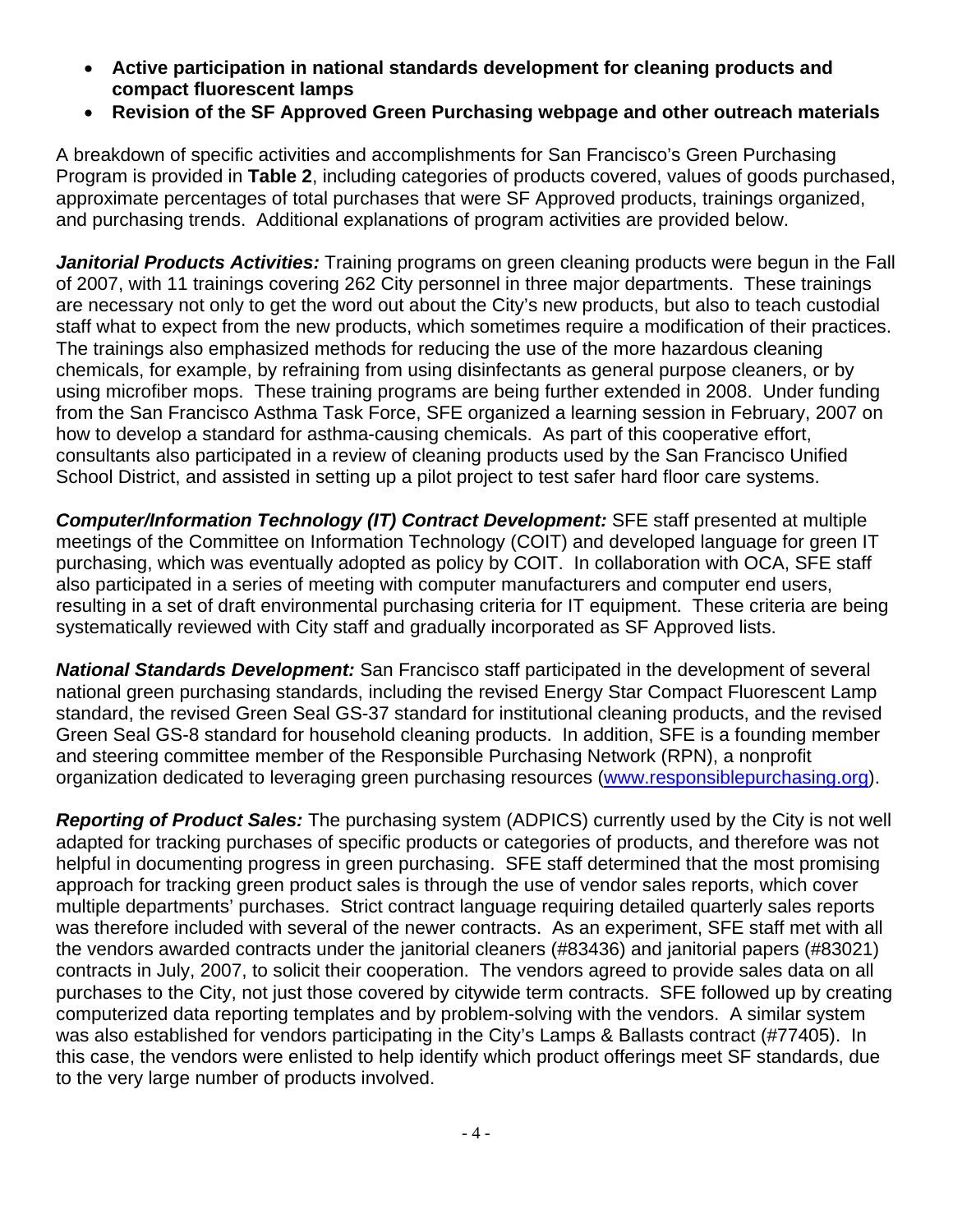By March, 2008, SFE had succeeded in obtaining most of the required 2007 sales data. This data gives us a baseline to gauge our success, holds departments accountable to the ordinance requirements, and allows us to properly target outreach and training efforts. However, the investment of staff time was considerable and is not sustainable on a quarterly basis. Also, there is still no way to know the significance of off-contract sales, especially for smaller value items such as batteries. As a result, we intend to compile sales data no more than once per year, to emphasize key product areas rather than all products, to seek web-based product reporting systems from our vendors whenever possible, and to make better use of the existing ADPICS system to track departmental purchases.

*Other presentations:* Informational presentations on the program and its requirements were also increased in late 2007, with 63 City recycling coordinators and approximately 180 purchasers covered. Presentations on green purchasing were also made to the California State Association of Counties, Cal State - East Bay,and the DC Food Summit in Washington, DC.

#### **III. Trends**

In general, departments are increasing their purchases of green products substantially. Purchases of green cleaning products increased from 1% to 59% of total purchases during a six month period. For janitorial papers, a lower recycled content standard (20% postconsumer content) was in place for the previous contract. At that time, approximately 55% of purchases complied with the standard. This percentage has increased dramatically to an average of 89% in 2007. The new products require a high recycled content plus the avoidance of chlorine-based whitening technologies.

For the lamps & ballasts, the finalization of the contract also resulted in significant improvements over previous purchasing patterns. Some of these results were presented in the [July, 2007 report.](http://www.sfenvironment.org/downloads/library/pporeviewjuly0507.pdf) An increase in the purchase of long-life T8 fluorescent tubes from 3% to 69% of total T8 purchases, and an increase in the purchase of low-mercury T8s from 3% to 100%. From the 2007 data, 76% of all lamp ballasts purchased were SF Approved products. This figure does not include electronic ballasts for 4-pin CFLs, which are technically not yet SF Approved. With CFL ballasts included, 84% of purchases were green products. Overall, about 31% of all lamps purchases were SF Approved.

The progress varies greatly depending on the product category, as does our confidence in the data. For example, departments almost certainly purchased substantial quantities of batteries and compostable food containers off contract. The statistics in Table 2 do not tell the whole story, since they represent only the first six months of implementation for the janitorial cleaners, janitorial papers, and janitorial supplies contracts.

Finally, SFE and OCA blocked the sales of non-rechargeable batteries for the first two years of the office supplies contract (# 96703), and required waivers to remove the block on a purchase-bypurchase basis. While this appeared effective in encouraging the purchase of rechargeable batteries, it is known that many non-rechargeables were purchased off-contract. Conversations with battery experts and with purchasers revealed that there are a number of uses where rechargeable batteries are inappropriate or even dangerous, for example, in emergency equipment or sensitive electronic measuring devices. Ni-MH rechargeables leak their charge over time and may have slightly lower voltage than corresponding alkaline batteries. For these reasons, the block was removed from the Office Depot catalogue, and the percentage compliance went from 74% to 42%. This change is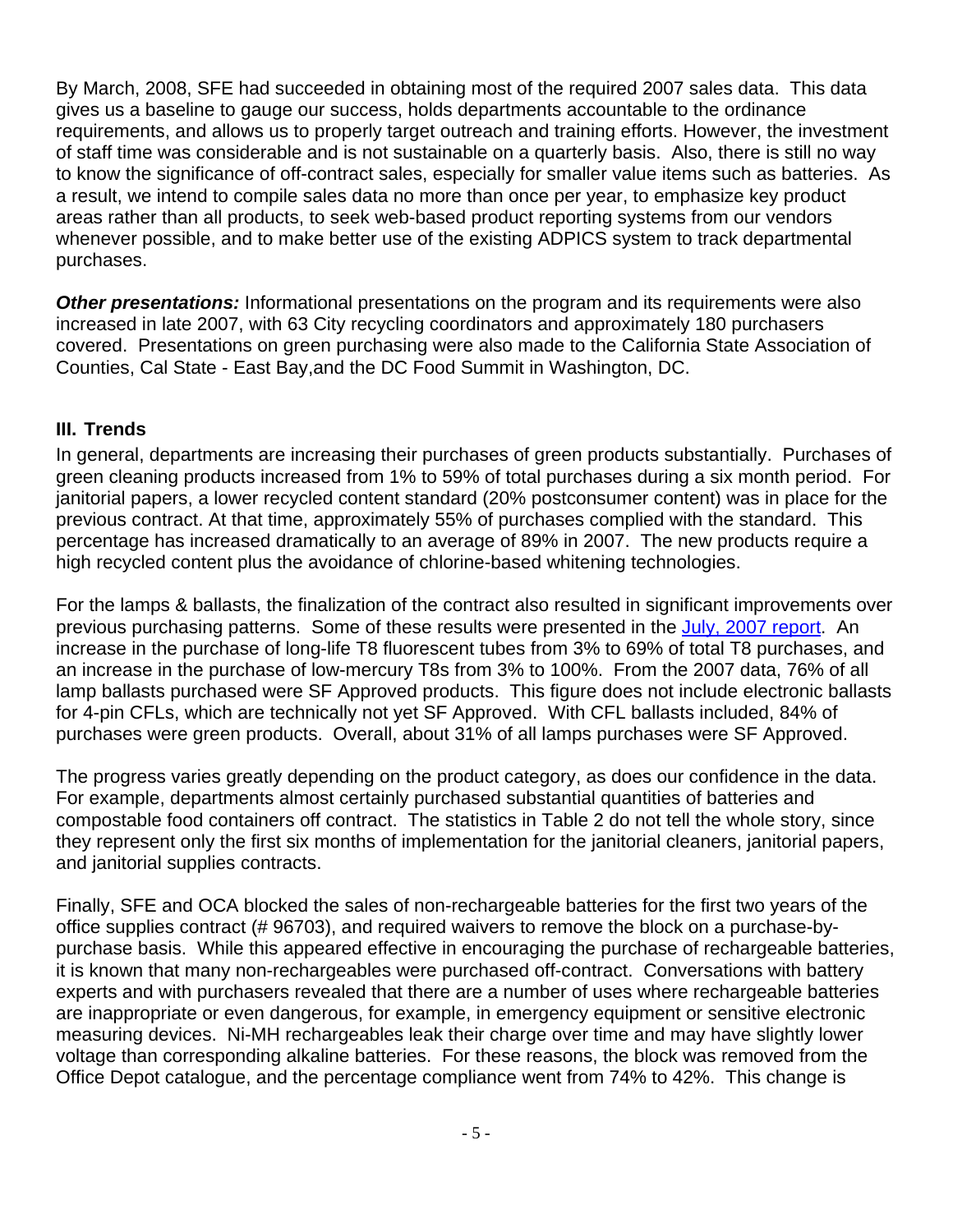almost certainly deceiving because non-rechargeable batteries that had previously been purchased off-contract were being purchased through Office Depot in late 2007.

## **Lessons learned:**

- 1) Obtaining useable data from vendor sales reports requires a major investment in staff time. Reporting requirements need to be refined.
- 2) It is not practical to designate specific SF Approved products for those product categories that include large numbers of specific products, such as lamps & ballasts or computers. In these cases, it is preferable to create clear, easily documented purchasing criteria that vendors can apply to their catalogs, or that buyers can use themselves.
- 3) City staff expressed a need for information on green product performance, particular for chemical products such as cleaners and pesticides.
- 4) The greatest progress has been achieved in areas where SFE staff have worked closely with other departments to problem-solve, test new products, and remove obstacles.
- 5) Compliance with the SF Approved lists was higher with products that have lower brand loyalty, such as janitorial paper products and office papers. By contrast, janitorial cleaners and lamps were more difficult targets.
- 6) As a result of lessons learned from earlier waiver processes, the SFE will use waivers sparingly in its programs and emphasize vendor cooperation, enhanced monitoring of purchases, and end-user buy-in.

## **IV. Performance of City Departments**

The experiment in collecting sales data directly from City vendors produced information on departmental compliance that will be very helpful in directing future activities. In particular, some clear leaders emerged in the purchase of environmentally preferable janitorial cleaners: City Hall, Dept. of Public Works (Storeroom and Hall of Justice locations), and SF MUNI. Sales records showed that most other City departments either purchased few green cleaning products or had incomplete data, suggesting that off-contract purchases took place. The Green Purchasing Program will follow up on these findings in the coming year.

Sales data from the lamps & ballasts contract is much more complex do to the very large number of products. Departments that were clear leaders in certain products lagged in other product categories. A complete analysis of these sales data is still in progress.

## **V. Workplan for the Next Reporting Period**

## *A. Batteries*

For the first time, SFE is including language on batteries in the electrical materials contract to require vendors to:

- 1) Sell SF Approved products listed on SF Dept. of Environment's website
- 2) Submit mandatory sales reports in the exact format provided by SFE (which will significantly reduce SFE staff time)

SFE will also explore the market availability of rechargeable alkaline batteries, which offer some performance advantages over Ni-MH batteries.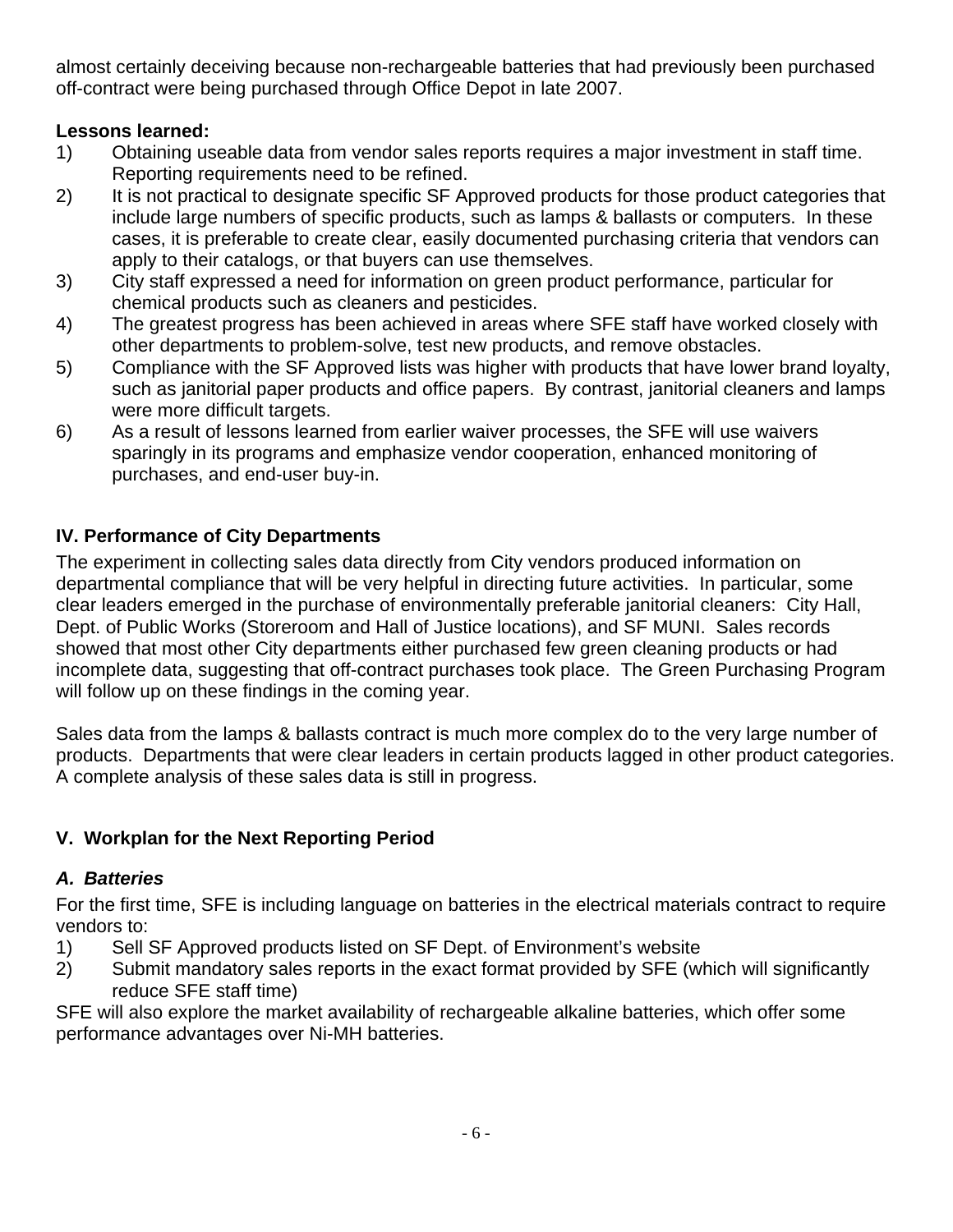# *B. Computers*

- 1) Collaborate with OCA in evaluating the Information Technology Store contract now pending.
- 2) Systematically review draft environmental specifications with City IT Managers and add these specifications to the SF Approved list for IT equipment. Specifications for servers are a high priority.
- 3) Conduct outreach on existing and future purchasing requirements, including the minimum EPEAT-Silver requirement for new desktops and laptops.

## *C. Disposable Food Containers*

SFE staff have been working closely with hospital staff to incorporate compostable foodware into their food systems. Composting is currently limited because non-compostable foodware is mixed with the waste stream. The ultimate objective is to allow composting of all food waste from the food services.

## *D. Food*

SFE will work with SF DPH to push the completion of a citywide healthy, local and sustainable food ordinance. This policy will likely require—as a start—that distributors provide full information on place of production and any relevant certifications (such as USDA Organic) for foods sold to the City.

#### *E. Janitorial Cleaners*

This is a critical time for organizing trainings, education and outreach on the use of green cleaning products. These activities will be held throughout the City in conjunction with the new SF Approved Product List for janitorial cleaners, which requires City staff to use only green products for certain common purposes.

In 2008, SFE will:

- 1) Follow up on departments and individuals who bought the most non-SF Approved products.
- 2) Extend trainings on janitorial cleaning products to DPW and other large pools of City custodians.
- 3) Develop new specifications and SF Approved lists for disinfectants and possible hard floor care products.
- 4) Complete existing effort to develop a specification that filters out asthma-causing chemicals.

## *F. Lamps*

A new lamps contract is now in preparation, and SFE is updating its technical specifications on mercury content, energy efficiency, and product life to reflect rapid progress in the industry. In 2008, SFE will:

- 1) Follow up on departments and individuals who bought the most non-SF Approved products.
- 2) Be the first program in the nation to post online a comprehensive list of environmentallypreferable lamps with their mercury levels.
- 3) Work on the next electrical materials contract to exclude fixtures and ballasts for T12s, mercury vapor and other types of low-efficiency, high-mercury lamps.
- 4) Hold meetings with end-users and SF PUC to increase purchases of EPP lamps and other lighting equipment.
- 5) Work on the next Lamps & ballasts contract in 2008, which will include ways to encourage vendors to offer better prices on certain environmentally preferable lamp products.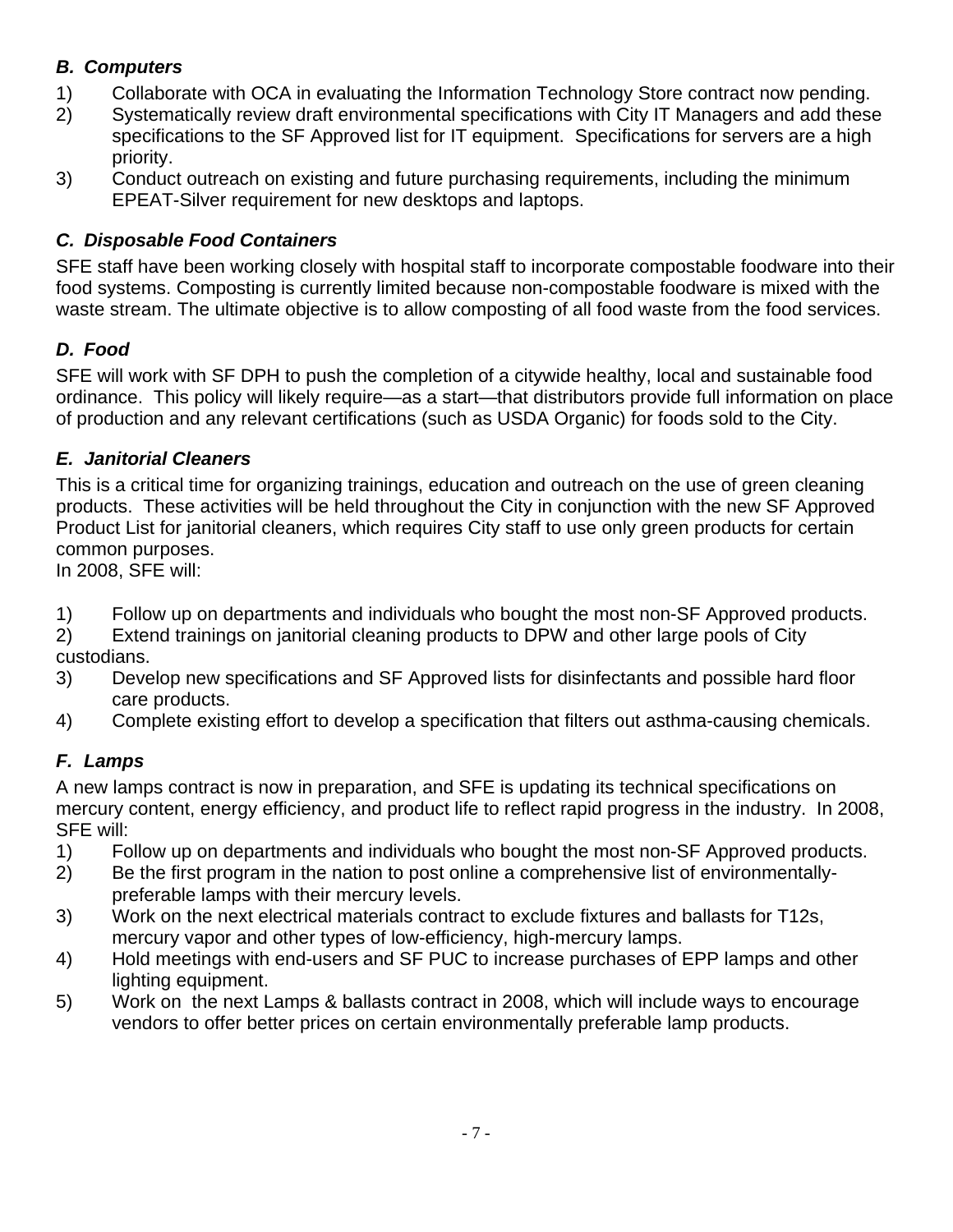## *G. Outreach*

- 1) Organize at least one event ("SF Green Product Forum") for late 2008 aimed at providing authoritative information on green products, including environmental impacts and performance
- 2) Increase meetings with key City departmental staff to inform them of ordinance requirements<br>3) Organize symposia and/or presentations on the Green Purchasing Program for regional and
- 3) Organize symposia and/or presentations on the Green Purchasing Program for regional and national audiences.
- 3) Improve email and web outreach to develop brand identity for "SF Approved."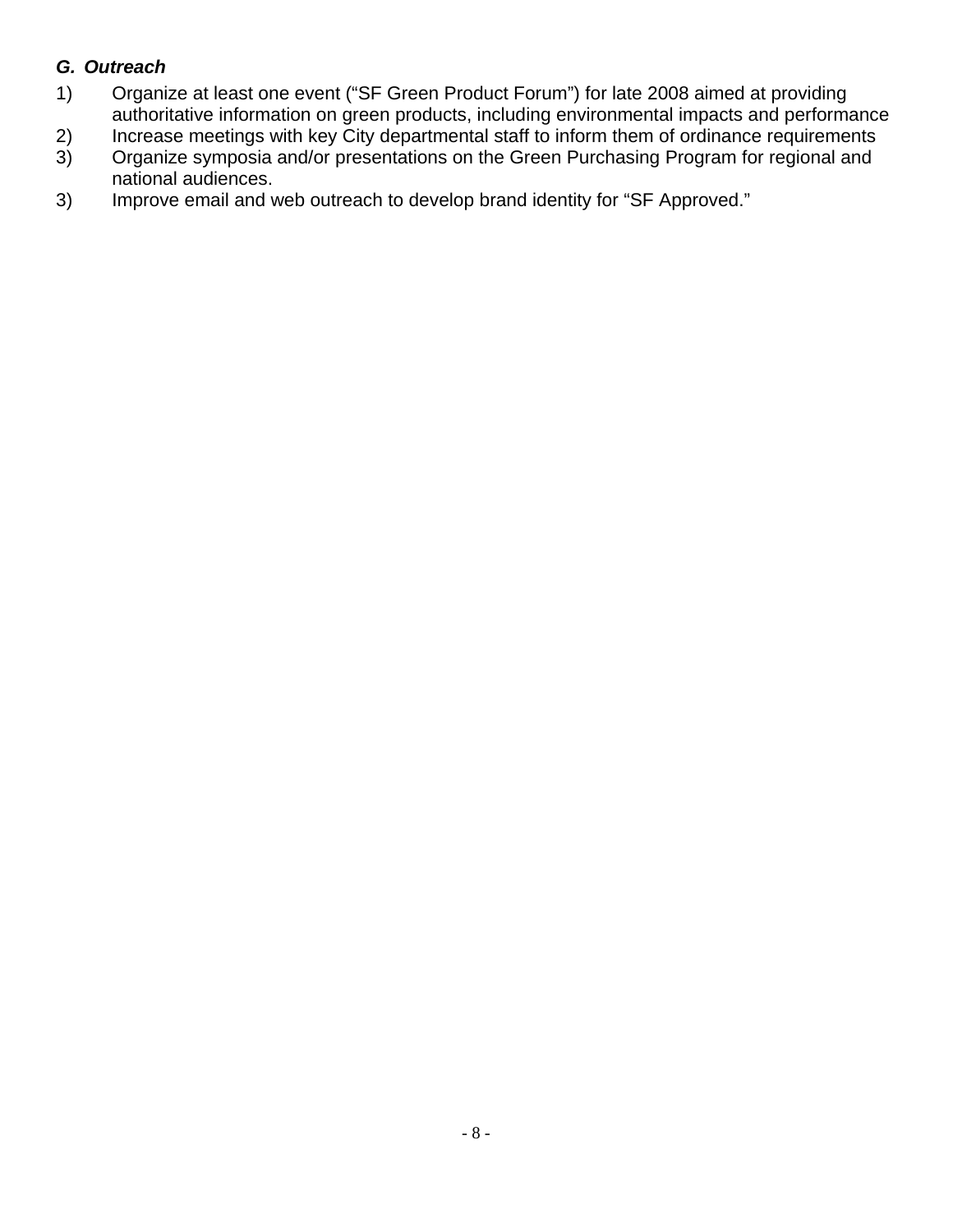| Table 2. Sales of SF Approved Products and Green Purchasing Program Activities, 2007 |                                           |                                                                          |                                                                  |                                                                                                                                                                                    |                                                                                                                                                                                                                                                                            |                                               |                |                                 |
|--------------------------------------------------------------------------------------|-------------------------------------------|--------------------------------------------------------------------------|------------------------------------------------------------------|------------------------------------------------------------------------------------------------------------------------------------------------------------------------------------|----------------------------------------------------------------------------------------------------------------------------------------------------------------------------------------------------------------------------------------------------------------------------|-----------------------------------------------|----------------|---------------------------------|
| <b>PRODUCT CATEGORY</b>                                                              | <b>PRODUCT SUB-</b><br><b>CATEGORY</b>    | $%$ of<br>expenditures<br>for SF<br><b>Approved</b><br>green<br>products | Total \$ of SF<br><b>Approved</b><br>green products<br>purchased | <b>Data Collection Method</b>                                                                                                                                                      | <b>Comments on Data</b>                                                                                                                                                                                                                                                    | No. of<br>trainings &<br>end user<br>meetings | No.<br>trained | <b>SFE</b><br>Contact<br>Person |
|                                                                                      | <b>Paper Napkins and</b><br><b>Towels</b> | N/A                                                                      | \$37,140.86                                                      | Vendor sales reports were<br>requested from DPH, the only                                                                                                                          |                                                                                                                                                                                                                                                                            |                                               |                |                                 |
|                                                                                      | <b>Hot Cups</b>                           | N/A                                                                      | \$6,732.42                                                       | dept. using the disposable                                                                                                                                                         |                                                                                                                                                                                                                                                                            |                                               |                |                                 |
|                                                                                      | <b>Cold Cups</b>                          | N/A                                                                      | \$72,534.73                                                      | foodware contract. Data does<br>NOT include sales made by<br>other city depts. or any off-<br>contract sales.                                                                      |                                                                                                                                                                                                                                                                            | $\overline{2}$                                |                |                                 |
|                                                                                      | <b>Plates and</b><br><b>Containers</b>    | N/A                                                                      | \$54,632.53                                                      |                                                                                                                                                                                    |                                                                                                                                                                                                                                                                            |                                               |                |                                 |
|                                                                                      | <b>Eating Utensils</b>                    | 0%                                                                       | \$0.00                                                           |                                                                                                                                                                                    |                                                                                                                                                                                                                                                                            |                                               |                |                                 |
| <b>COMPOSTABLE</b><br><b>FOODWARE</b>                                                | <b>Aluminum</b><br>containers and<br>wrap | N/A                                                                      | \$18,456.20                                                      |                                                                                                                                                                                    |                                                                                                                                                                                                                                                                            |                                               | 6              |                                 |
|                                                                                      | <b>Bags</b>                               | 0%                                                                       | \$0.00                                                           |                                                                                                                                                                                    |                                                                                                                                                                                                                                                                            |                                               |                | Julie                           |
|                                                                                      | <b>To-Go Containers</b><br>(clamshells)   | N/A                                                                      | \$22,325.00                                                      |                                                                                                                                                                                    |                                                                                                                                                                                                                                                                            |                                               |                | Bryant                          |
|                                                                                      | <b>Stir sticks</b>                        | N/A                                                                      | \$163.20                                                         |                                                                                                                                                                                    |                                                                                                                                                                                                                                                                            |                                               |                |                                 |
| <b>MULTI-FUNCTIONAL</b><br><b>DEVICES (MFDs)</b>                                     | <b>Ricoh MFDs</b>                         | N/A                                                                      | 307 units                                                        | Vendor sales reports<br>MFDs became widely available to<br>City users through City contract<br>since 2006. Prices of machines are<br>based on number of copies the                 |                                                                                                                                                                                                                                                                            |                                               |                |                                 |
|                                                                                      | <b>Xerox</b>                              | N/A                                                                      | 357 units                                                        |                                                                                                                                                                                    | department makes.                                                                                                                                                                                                                                                          | N/A                                           | N/A            |                                 |
|                                                                                      | <b>Konica Minolta</b>                     | N/A                                                                      | 278 units                                                        |                                                                                                                                                                                    |                                                                                                                                                                                                                                                                            |                                               |                |                                 |
| <b>OFFICE PAPERS</b>                                                                 | All major sizes                           | 93%                                                                      | \$524,766.00                                                     | Data only includes sales<br>reports from Corporate<br>Express (does not include<br>sales from Give Something<br>Back)                                                              | SFE was involved primarily in<br>outreach for this program                                                                                                                                                                                                                 | 50                                            | 1,000          | Paul<br>Ledesma                 |
| <b>OFFICE SUPPLIES</b>                                                               | <b>Batteries</b>                          | 42%                                                                      | \$8,596.57                                                       |                                                                                                                                                                                    | Proportional sales of rechargeable<br>batteries decreased because SFE<br>removed the block on<br>OfficeDepot.com for non-<br>rechargeable batteries, and off-<br>contract sales decreased.                                                                                 | $\overline{4}$                                | 150            | Jessian<br>Choy                 |
| <b>LAMPS</b>                                                                         | <b>CFLS</b>                               | 63%                                                                      | \$3,657.60                                                       | vendor sales reports from<br>Omega.<br>\$ screw-in CFLs / \$ screw-in<br>CFLs + incandescents<br>units of screw-in CFLs / all<br>units of screw-in CFLs +<br>incandescents = 10.4% | Some city depts bought a<br>significant amount of non-EPP<br>lamps: incandescents (standard,<br>halogen, minis), T12s, high-mercury<br>standard metal halides & mercury<br>vapor lamps because existing<br>fixtures & ballasts require these<br>types of lamps to be used. |                                               |                |                                 |
| <b>LAMP BALLASTS</b>                                                                 | <b>TOTAL LAMPS</b>                        | 31%<br>85%                                                               | \$152,753.80<br>\$40,678.20                                      | \$ SF Approved lamps/<br>\$ total lamps purchased<br>(excluding mini-incandescents)<br>(data incomplete)<br>\$ SF Approved ballasts/ \$ all<br>ballasts purchased                  |                                                                                                                                                                                                                                                                            | 2 trainings, 5<br>end user<br>meetings        | Approx.<br>150 | Jessian<br>Choy                 |